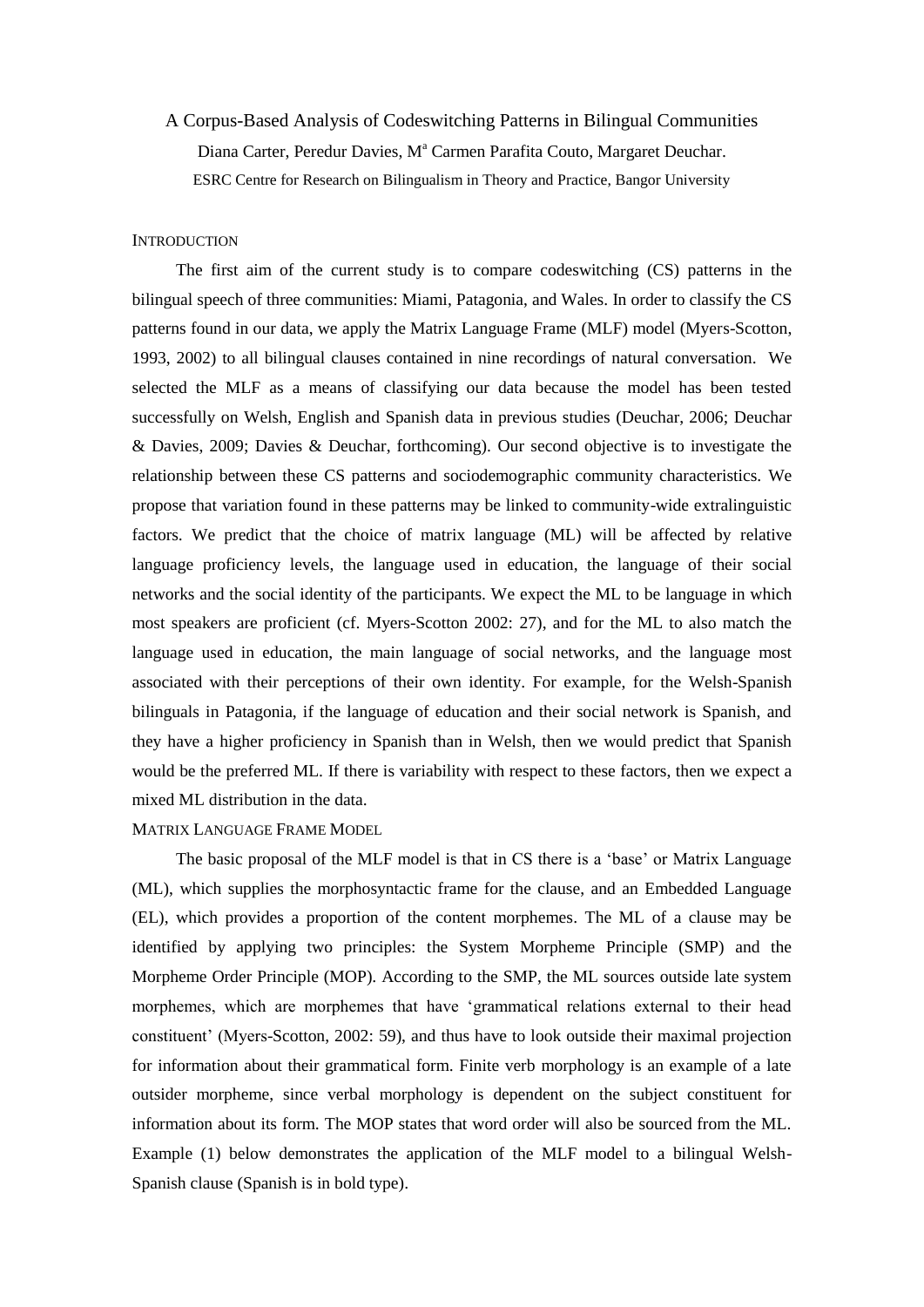(1) [[bydda i (y)n wneud biotechnoleg] achos dw i ddim yn gallu be.FUT.1SG I PRT do.INF biotechnology because be.PRES.1SG I NEG PRT can.INF **inscribir=me** yn dau]] enrol.INF=ACC.1SG in two

"I"ll be doing biotechnology, because I can"t enrol in both." (Patagonia 29)

In example (1), the finite verb *dw* is in Welsh and has subject-verb agreement with the subject pronoun *i*. As subject-verb agreement is an example of an outside late system morpheme, Welsh is identified as the ML and Spanish as the EL according to the SMP. Additionally, when applying the MOP we see that the word order is Welsh, thus supporting the claim that the ML of the clause is Welsh.

## THE BILINGUAL COMMUNITIES

In order to compare CS patterns across bilingual corpora we investigated three bilingual communities: 1) Spanish-English bilinguals from Miami, Florida; 2) Welsh-Spanish bilinguals from Patagonia, Argentina; and 3) Welsh-English bilinguals from Wales. In this section we provide a brief description of the main similarities and differences between the three communities. To begin with, Wales and Patagonia have been established bilingual communities since the  $19<sup>th</sup>$  Century, whereas Miami is a relatively young community that was established in the 1960s (Gathercole, 2007). With respect to the language families, the Spanish-English bilinguals from Miami speak a Romance language and a Germanic language, both of which have a Verb-Subject-Object (VSO) word order. The Welsh-English bilinguals speak a Celtic language (VSO) and a Germanic language (SVO), and the participants from Patagonia speak a Romance language (SVO) and a Celtic language (VSO). There are differences between the three communities concerning their levels of proficiency in the two languages. In the Wales community the bilinguals tend to have native-like proficiency in both languages but in the other two communities relative proficiency in the two languages is more variable. In the Miami and Patagonia communities there are both native-like bilinguals and speakers who are more proficient in one language than the other. This is partly due to the limited availability of bilingual education in these two communities. The bilinguals in Patagonia do not have the option of attending school in Welsh, but may attend Welsh language classes. In Miami, there have been attempts at establishing bilingual schools since the 1960s; however, in 1984 only four bilingual schools remained of the original 14 created twenty years earlier. In Wales, Welshmedium and bilingual schools have developed since 1939, and since 1999 Welsh has been compulsory in schools.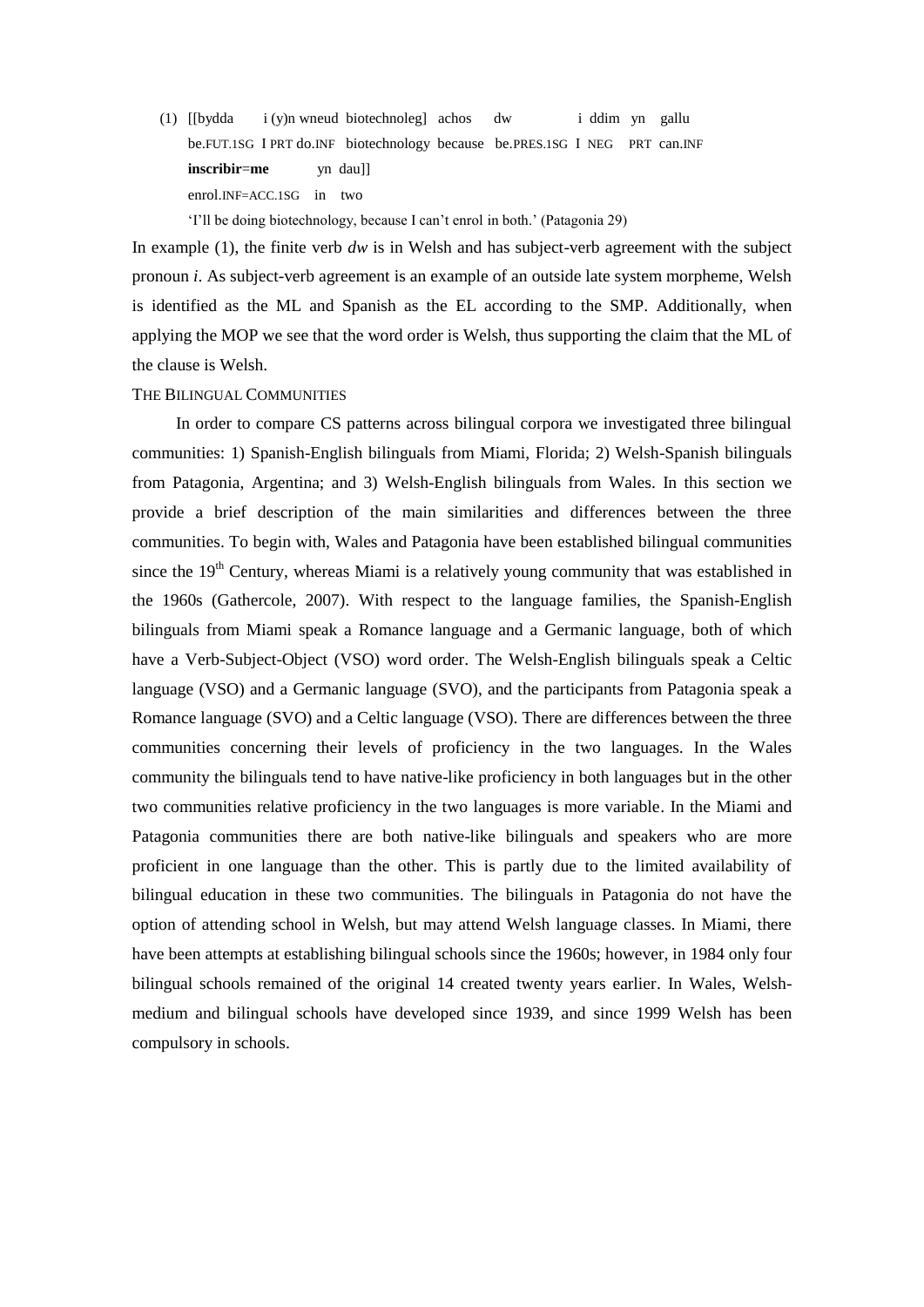## **METHOD**

#### *Participants*

A similar recruitment method was used for all three corpora. Potential participants were contacted through recruitment letters and the "friend of a friend" approach (see Milroy, 1987). There were 151 Welsh-English bilingual participants from Wales, 85 Spanish-English bilingual participants from Miami, and 92 Welsh-Spanish bilingual participants from Patagonia. The ages of the participants ranged from 9 to 92 years and included both males and females. Background information on the participants was determined by administering a questionnaire, which included questions about their age, language history, language proficiency, education, social identity (ie. Welsh, Argentinean etc.), and the language of their social network (ie. the main language spoken with family, closest friends, co-workers etc.).

#### *Data Collection*

The data for the Welsh-English corpus were collected over two years in North Wales by a research team from Bangor University. The participants were recorded having natural conversations in pairs or groups of three for approximately half an hour. In order to minimize the Observer"s Paradox, the investigator was not present for the duration of the conversation (Labov, 1972). A total of forty hours of digital audio was recorded and later transcribed following the CHAT method (MacWhinney, 2000). The data for the Spanish-English and Welsh-Spanish corpora were collected and transcribed using an identical methodology. The Spanish-English corpus (forty hours) was recorded in Miami and the Welsh-Spanish corpus (twenty hours) was collected in Patagonia.

## *Data Analysis*

For our analysis we extracted all the bilingual utterances from nine transcripts either manually or with the Computerized Language Analysis (CLAN) program (MacWhinney, 2000). The utterances were divided so that the resulting units of analysis were bilingual simple clauses. We applied the MLF framework as explained above in order to identify each clause as having either a Welsh, English or Spanish matrix language.

In order to examine the relationship between CS patterns and community characteristics, we analyzed the questionnaire responses from all of the participants from each corpus for the following extralinguistic variables: language proficiency, language of education, national identity, and social network. A chi-square test for independence was conducted to test for significant differences between communities.

#### **RESULTS**

Our results from the analysis of the simple bilingual clauses according to the MLF framework are as follows. 100% of the bilingual clauses from the Wales data had Welsh as the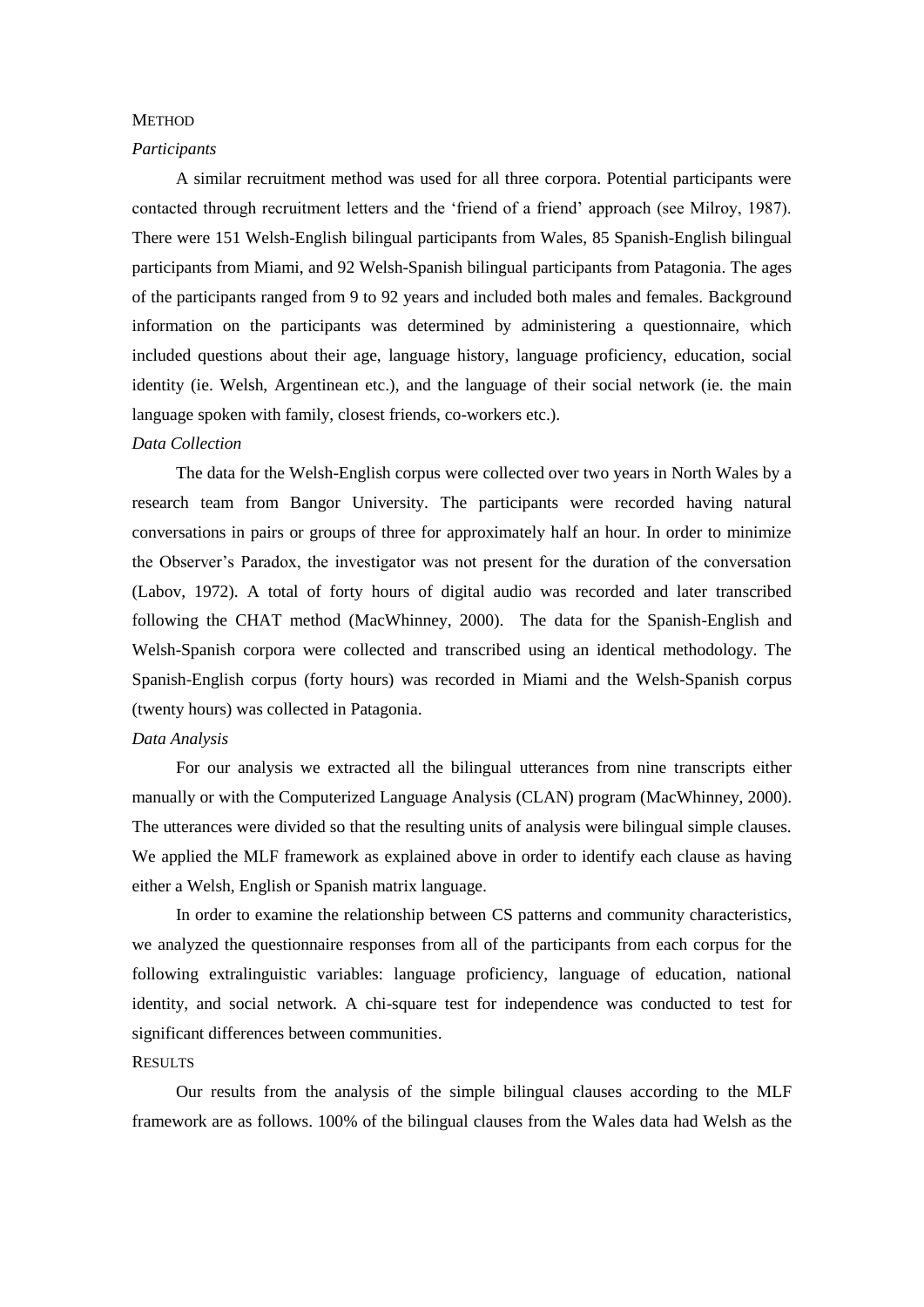ML ( $N = 347/347$ )<sup>1</sup>. The Patagonia data showed a similar trend as 90% of the bilingual simple clauses had Welsh as the ML ( $N = 18/20$ ). The Miami data, on the other hand, showed more variability as  $66\%$  (N = 98/148) of the bilingual simple clauses had a Spanish ML and the remaining  $34\%$  (N = 50/148) were identified as having English as the ML. These findings are illustrated below in Figure 1.



Figure 1 MLF distribution for Wales, Patagonia and Miami

The focus of the sociodemographic analysis was on the following extralinguistic factors<sup>2</sup>: 1) self-rated proficiency in the majority language; 2) self-rated proficiency in the minority language; 3) language of primary school education; 4) language of secondary school education; 5) national identity; and 6) social network.

#### *Proficiency*

1

The analysis of the self-reported proficiency in the minority language (see Figure 2) did not show a significant difference between the Miami and Wales groups; however there was a highly significant difference between Miami and Patagonia ( $\chi^2$  = 22.42, df = 3, p < 0.0001) and Wales and Patagonia ( $\chi^2$  = 44.25, df = 3, p < 0.0001). The results from the analysis of the

 $<sup>1</sup>$  In a previous paper which presents these Welsh-English data (Davies & Deuchar forthcoming), we analyzed 336 bilingual clauses,</sup> not 347 as here. The difference between these two figures is due to a slight difference in our interpretation of a certain Welsh verb in the two studies, but the ML distribution pattern in both the analysis presented in Davies & Deuchar and in the present paper is in essence the same and should be considered homogeneous. Davies & Deuchar also discussed the data from the viewpoint of

convergence, identifying certain clauses as having a "dichotomous" ML, which we do not consider here.<br><sup>2</sup> In order to facilitate the presentation of the results, we use the term *majority language* to refer to the languag majority of the respective country, ie. English in Wales and the US, and Spanish in Argentina. The term *minority language* is used to refer to Welsh in Wales and Argentina, and Spanish in the US.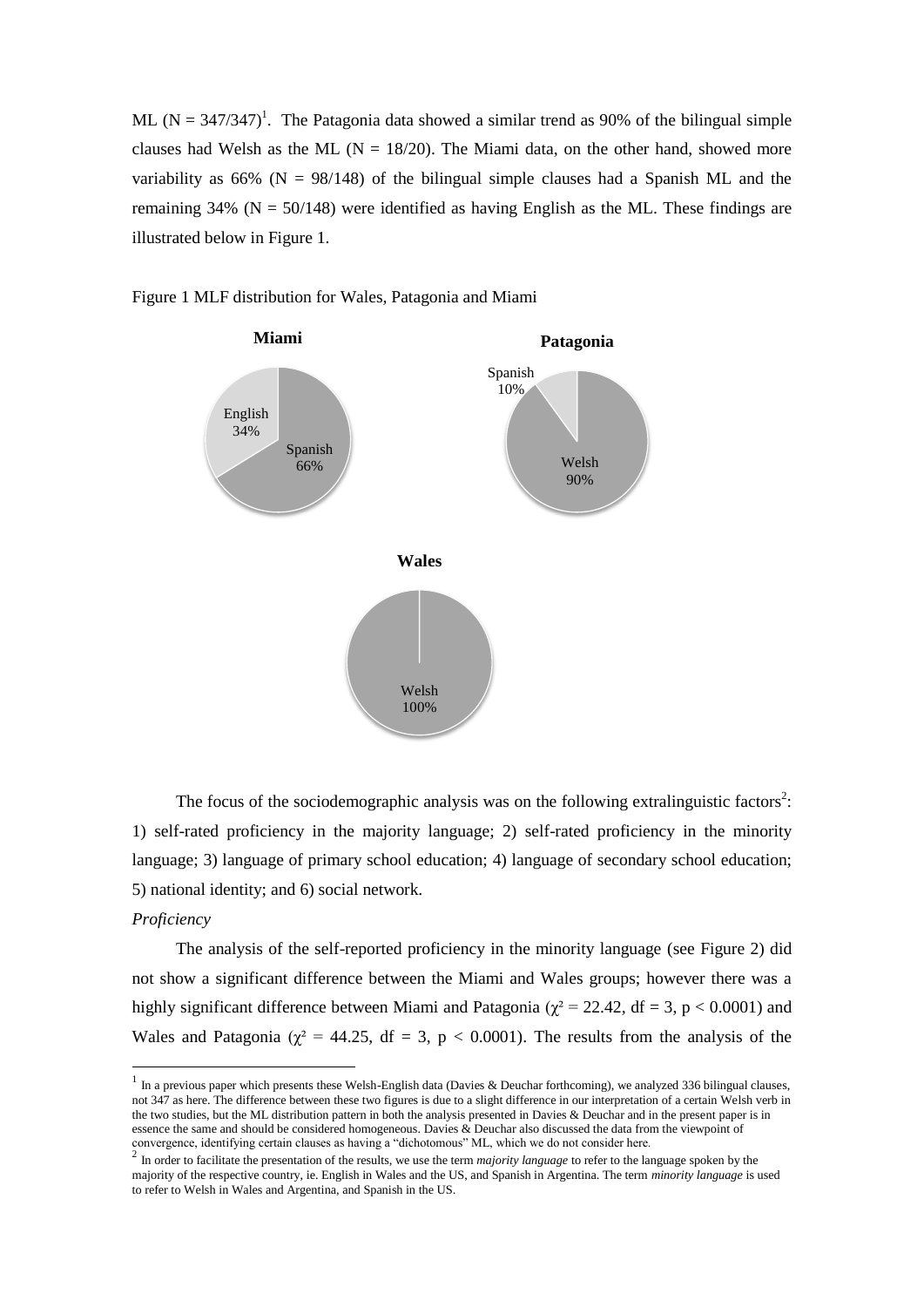majority language (see Figure 3) revealed that there were significant differences between Wales and Patagonia ( $\chi^2$  = 16.75, df = 2, p < 0.001) and between Wales and Miami ( $\chi^2$  = 8.6, df = 2, p < 0.05), but not between Miami and Patagonia. Overall, there was a higher percentage of participants from Miami who reported they were *confident* in English (85%) than those who gave themselves the same rating for Spanish (74%). The participants from Patagonia also rated their proficiency level higher for the majority language, as 89% indicated they had a high proficiency level in Spanish, but only 41% reported the same high proficiency level for Welsh. In Wales we find the opposite effect. More participants have a high proficiency in Welsh (77%) than in English (69%). The higher self-reported proficiency level of the Welsh-English bilinguals in the minority language may be due to the differences we find in the primary and secondary school mediums, which are presented in the following section.



Figure 2 Proficiency in the Minority Language

Figure 3 Proficiency in the Majority Language

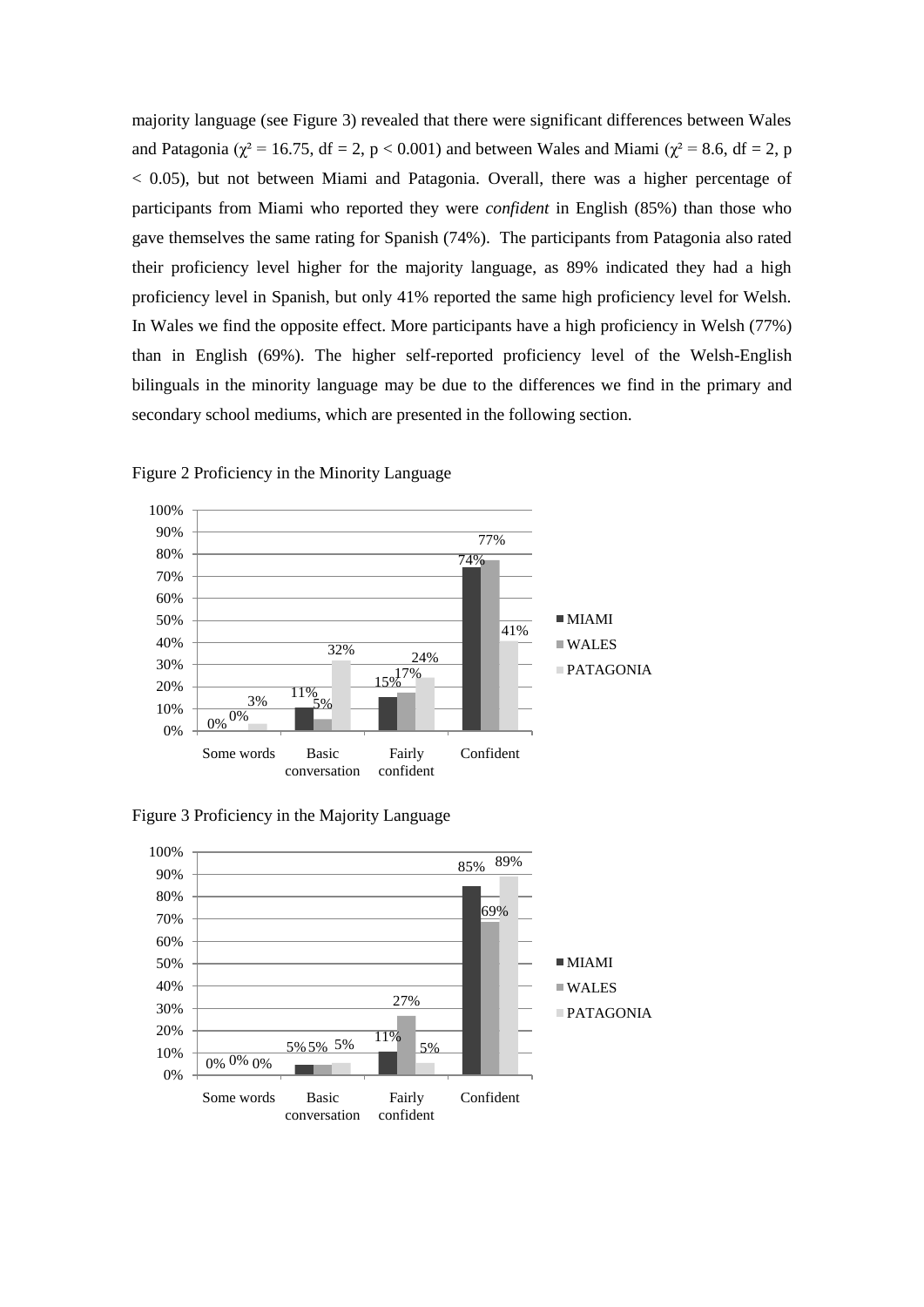# *Language of Education*

The majority of the Wales participants (72%) had received their primary school education in Welsh and 45% had also received their secondary school education in the same language medium. In contrast, the Patagonia participants had received their primary (97%) and secondary (88%) school education in the majority language of Spanish. In Miami, over half had received their primary school (52%) and secondary school (61%) in the majority language (English). There were highly significant differences between all three communities for both the language of their primary school education ( $\chi^2$  = 174.65, df = 6, p < 0.0001) and secondary education ( $\chi^2$  = 129.34, df = 8, p < 0.0001). The results for these two factors are illustrated graphically in Figures 4 and 5.



Figure 4 Language of Instruction in Primary School



Figure 5 Language of Instruction in Secondary School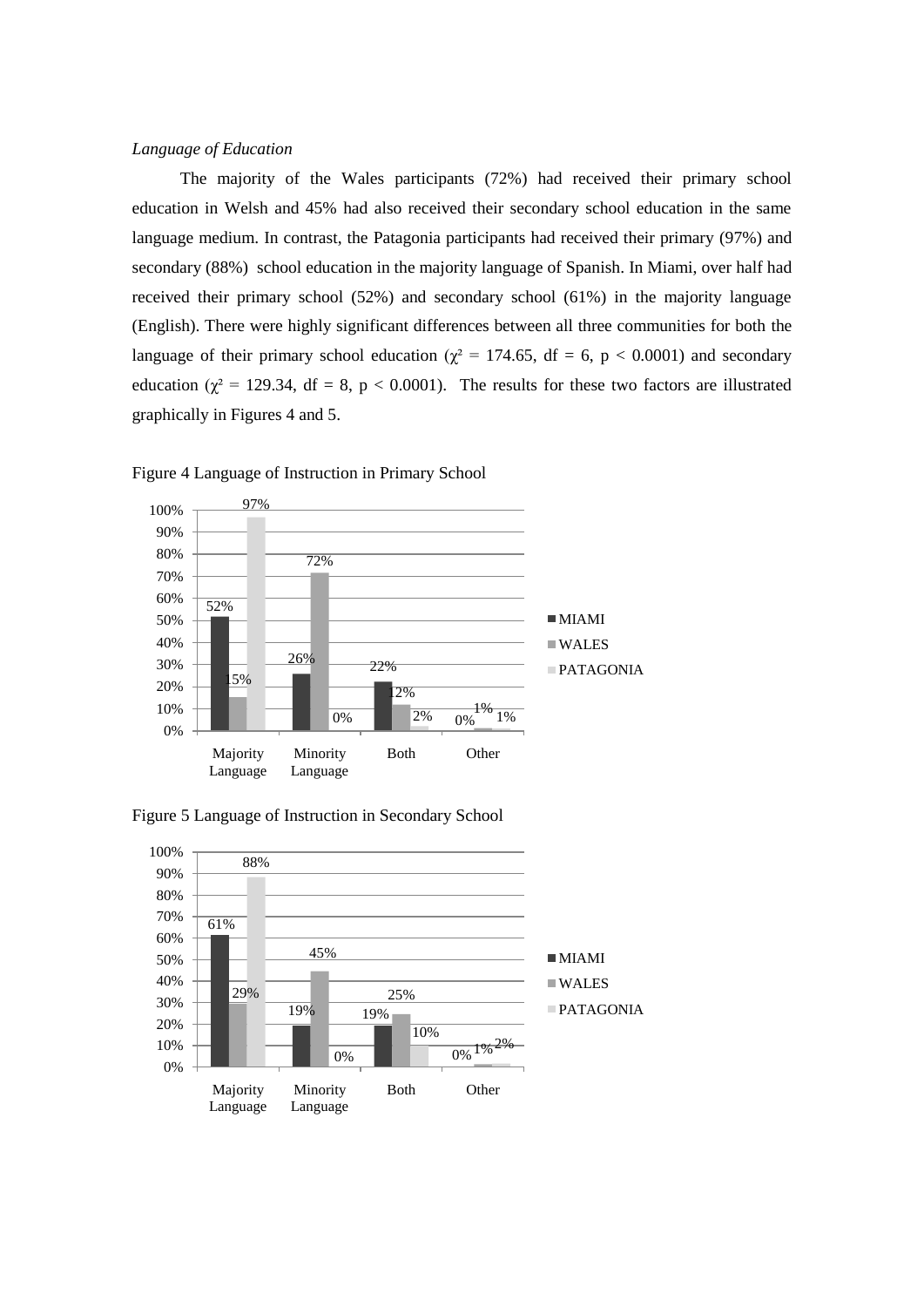# *Identity*

The results for the *identity* factor are presented in Figure 6. Almost all of the Welsh-English participants identity themselves as Welsh (90%). The data from the Miami group is not as homogeneous. Approximately half of the Spanish-English participants fall into the "other" category, which includes Venezuelan, Dominican, and Cuban-American. The remaining Spanish-English participants identify themselves American (32%) and Cuban (21%). The majority of the participants from Patagonia indicated that they identify themselves as Argentinean (62%) or Patagonian (20%). The differences between the three language pairs were found to be highly significant ( $\chi^2$  = 166.69, df = 6, p < 0.0001).



## Figure 6 Identity

#### *Social Network*

In order to investigate the main social network language for each bilingual community we calculated the mean scores per participant and then from these results we calculated the mean score overall for each group (Miami, Wales, and Patagonia). The results of the social network analysis are illustrated in Figure 7. A score of 3 indicates that the main language of speakers" social networks is the majority language of the respective country, which is English in the case of Wales and Miami, and Spanish in Patagonia. A score of 2 means that speakers use both languages in their social networks, and a score of 1 indicates that the main language of the social network is the minority language (Welsh in Wales and Patagonia, and Spanish in Miami). The findings revealed that the Spanish-English participants generally have a bilingual social network (score  $= 2$ ), the Welsh-English participants tend to have a more Welsh-speaking network (score  $= 1.5$ ), and the Welsh-Spanish participants have a more Spanish social network  $\text{(score} = 2.4)$ .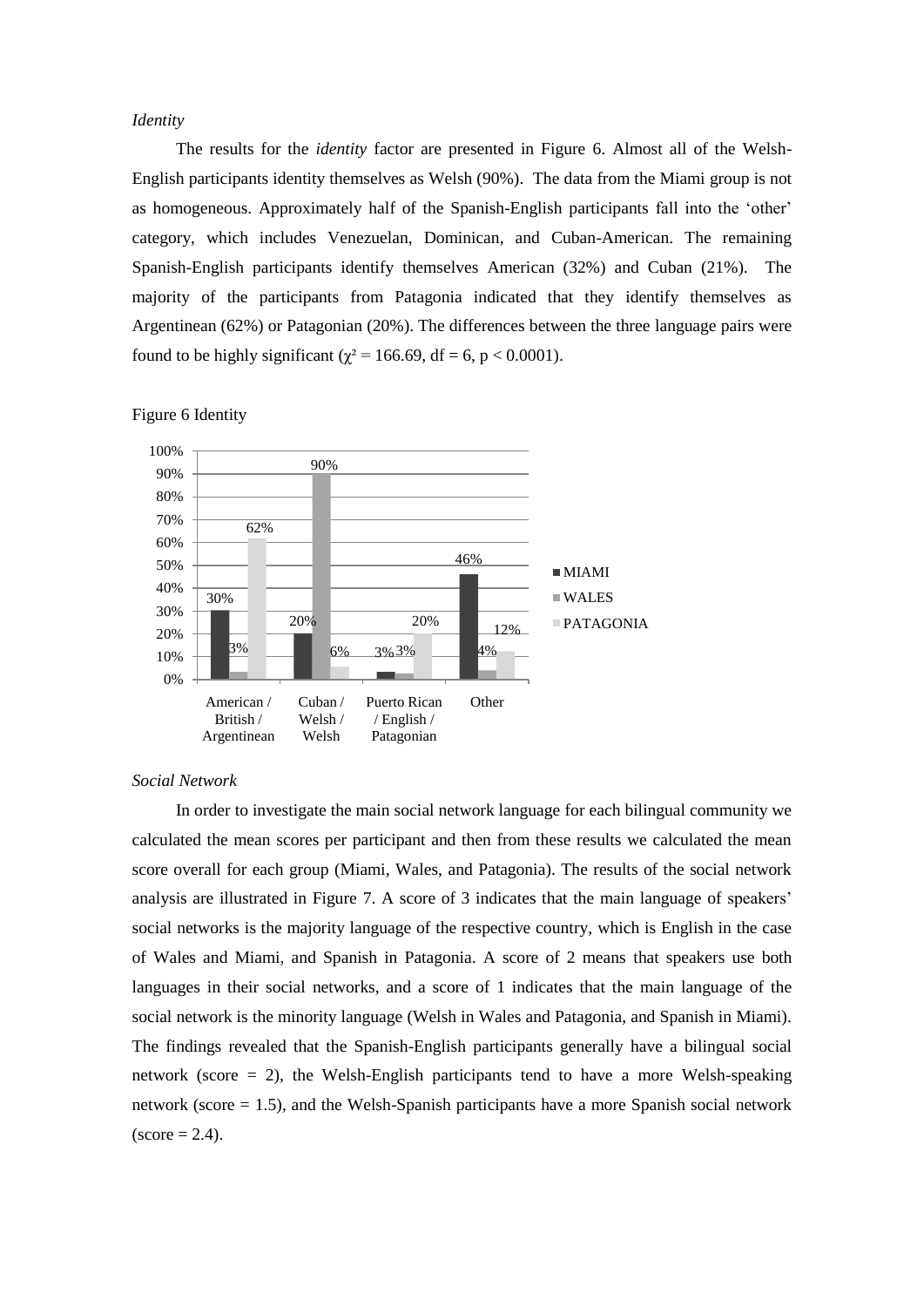Figure 7 Social Network Mean Scores



## **DISCUSSION**

As outlined in the introduction, we expected the language in which speakers were most proficient to dictate their choice of ML. This was not borne out in all three communities. In Miami, participants considered themselves to speak both English and Spanish to a fairly high level, and this would seem to be reflected in their choice of both English and Spanish as the ML. In Wales, although speakers assessed their proficiency in Welsh more highly than in English on average, there was not much difference between their proficiency in the two languages, and certainly not enough to explain the virtually exclusive use of Welsh as the ML in bilingual clauses. Even more dramatically, participants in Patagonia reported being much more proficient in Spanish than Welsh, and yet in the data we analyzed, Welsh was the ML in the small proportion of bilingual clauses that we found. It seems then that there may be factors other than relative language proficiency that will determine the choice of ML. The language of education seemed to be a good predictor of the ML in Wales, where it was mostly Welsh, and in Miami, where it was both English and Spanish. In Patagonia, however, the language of education was Spanish and yet the ML was mainly Welsh. We believe that some participants spoke Welsh for the recordings in order to impress the visitors from Wales who were collecting the data, and that they may have used Spanish more in other environments. It could also be the case that Welsh-Spanish code-switching is not a common practice in the Patagonia community, compared with the communities in Miami and Wales. There was a large difference between the number of bilingual clauses found in the Patagonia data compared to the Wales data. For the Patagonia dataset, there were 20 bilingual simple clauses out of a total of 1099 clauses (1.8%), whereas for the Wales dataset, there were 347 bilingual simple clauses out of a total of 1862 clauses (18.6%).

There was uniformity in the results for identity and social network in Wales but variation in the results found in Miami. The uniformity of these extralinguistic variables in Wales seems to be related to the uniformity of ML of clauses produced by speakers from Wales, while in turn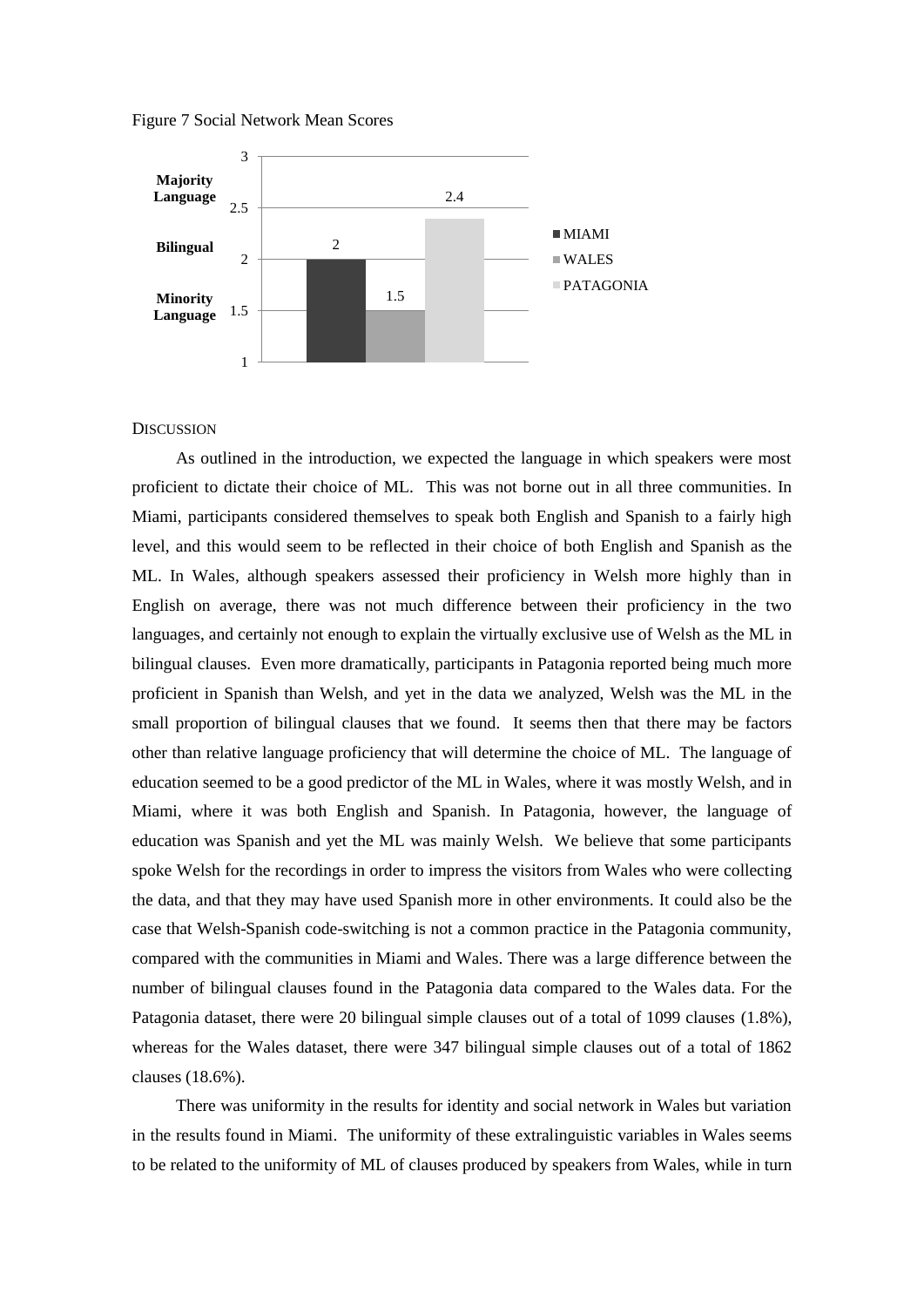the diversity of the extralinguistic variables found in Miami seems to be related to the variation in ML of clauses produced by speakers from Miami. The Patagonia data, however, did not show such a correlation: the speakers from Patagonia expressed uniformly Argentinean identity and a predominantly Spanish social network, from which we would predict that they would show preference for Spanish ML if the Wales and Miami data are used as a model, but in fact the bilingual clauses produced by the Patagonia speakers were uniformly Welsh. Needless to say, as we have pointed out above, there are doubts about how "natural" the Patagonian data were.

In both Patagonia and Wales the predominant ML is Welsh. Welsh is a VSO language, whereas Spanish and English are SVO. As suggested by Chan (2009), there may be a universal tendency to select one ML, unless the two languages concerned have similar word order (as is the case in the Miami data, where both English and Spanish are SVO). If so, this would explain why there is more variation in the choice of the ML in the Miami data than in the Wales and Patagonia data, since in those bilingual communities one of the languages is SVO but the other is VSO.

## **CONCLUSION**

Our predictions about the role of proficiency in the choice of the ML were not borne out. However, the languages of education, of identity and of the social network were all shown to be related to the choice of the ML in Wales and Miami. In Patagonia these factors would have led us to expect Spanish rather than Welsh to be the predominant ML, but there may have been methodological reasons for the choice of Welsh. The uniformity of the ML was nevertheless in line with a structural explanation, as in Wales. Further research is needed to discover the relative role of structural versus extralinguistic factors in determining the choice of ML. **ACKNOWLEDGEMENTS** 

The support of the Arts and Humanities Research Council (AHRC), the Economic and Social Research Council (ESRC), the Higher Education Funding Council for Wales and the Welsh Assembly Government is gratefully acknowledged. The work presented in this paper was part of the programme of the ESRC Centre for Research on Bilingualism in Theory and Practice at Bangor University. We are indebted to all the transcribers for the three corpora, as well as to Lofti Ayali, Rocío Pérez-Tattam, Alberto Rosignoli, Carmen Silva-Corvalán, Gerald Stell, Jorge Valdés Kroff, Myfyr Prys, Kevin Donnelly, Adrian Luescher, Eva Eppler, and the audience of the  $7<sup>th</sup>$  International Symposium of the Spanish Linguistics Society (Santiago de Compostela, February 2010) and the Welsh Syntax Seminar (Gregynog, July 2010) for useful discussion and invaluable input.